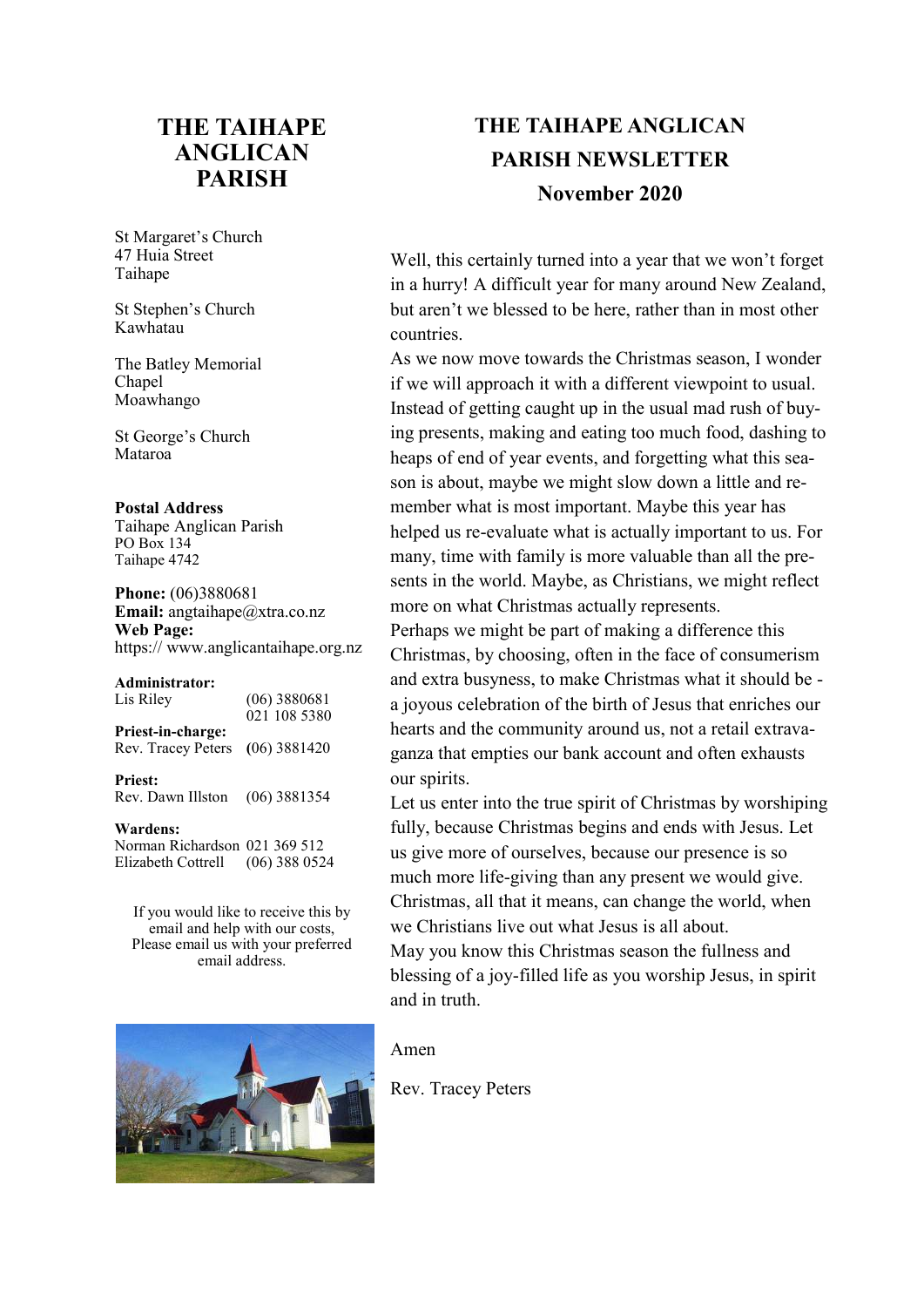## Children's Services for 2020

Children's Service December 20th 9:30am St Margaret's Church Mainly Music Christmas session 10 December 9:30 @ St David's hall



## **Special Dates for 2020**

## **All at St Margaret's Church unless otherwise specified.**

## **November**

| 12 Nov |  | Fellowship Group meeting—Café Telephonique @ 2pm |  |  |
|--------|--|--------------------------------------------------|--|--|
|--------|--|--------------------------------------------------|--|--|

- 13 Nov Missions : **Coffee & Dessert evening**, J Riach, 30 Paradise Tce, @ 7pm
- 22 Nov Thanksgiving Service for Dawn Illston 9:30am (all who know Dawn, are welcome to be part of this special service)
- 23 Nov T.A.S. "Thank you" Concert -Time to be advised on our Facebook page
- 24 Nov Psalm 23 tour by Bishop Ellie, All Saints Palmerston North @ 7pm
- 25 Nov Psalm 23 tour by Bishop Ellie, Christ Church Whanganui @ 7pm
- 29 Nov Michael Hartfield, Missions Speaker 9:30am

# **December**

- 5 Dec Combined Churches Christmas Parade—Organised by St Mary's.
- *6 Dec Combined Service 9 lessons & Carols with Children's band 9:30am*
- 8 Dec Blue Christmas 5:30pm
- *13 Dec Mataroa Carol Service 2pm*
- *20 Dec Children's Service 9:30am*
- *21 Dec Ordinations—St Pauls Wellington 10am-3pm*
- *20 Dec Kawhatau Carol Service 7pm*
- *23 Dec Moawhango Carol Service 5:30pm*
- **24 Dec Christmas Eve 8pm**
- **25 Dec Christmas Day 9:30am**



## *Pastoral Care Team*

*Each year during December, St Margaret's organises special projects and gifts for different areas of our community. This year, we are asking for donations of the small cheese and cracker packs and the small jellies from New World to add to the Meals on Wheels Christmas packs.*

## **Psalm 23 tour.**

Tracey is going to the Psalm 23 in Palmerston North with Lis on the 24th Nov, and we have room for 2 more people if anyone wants to join us. There is also another one in Whanganui. If anyone wants to take a car load of people then let Lis know so she can co-ordinate this.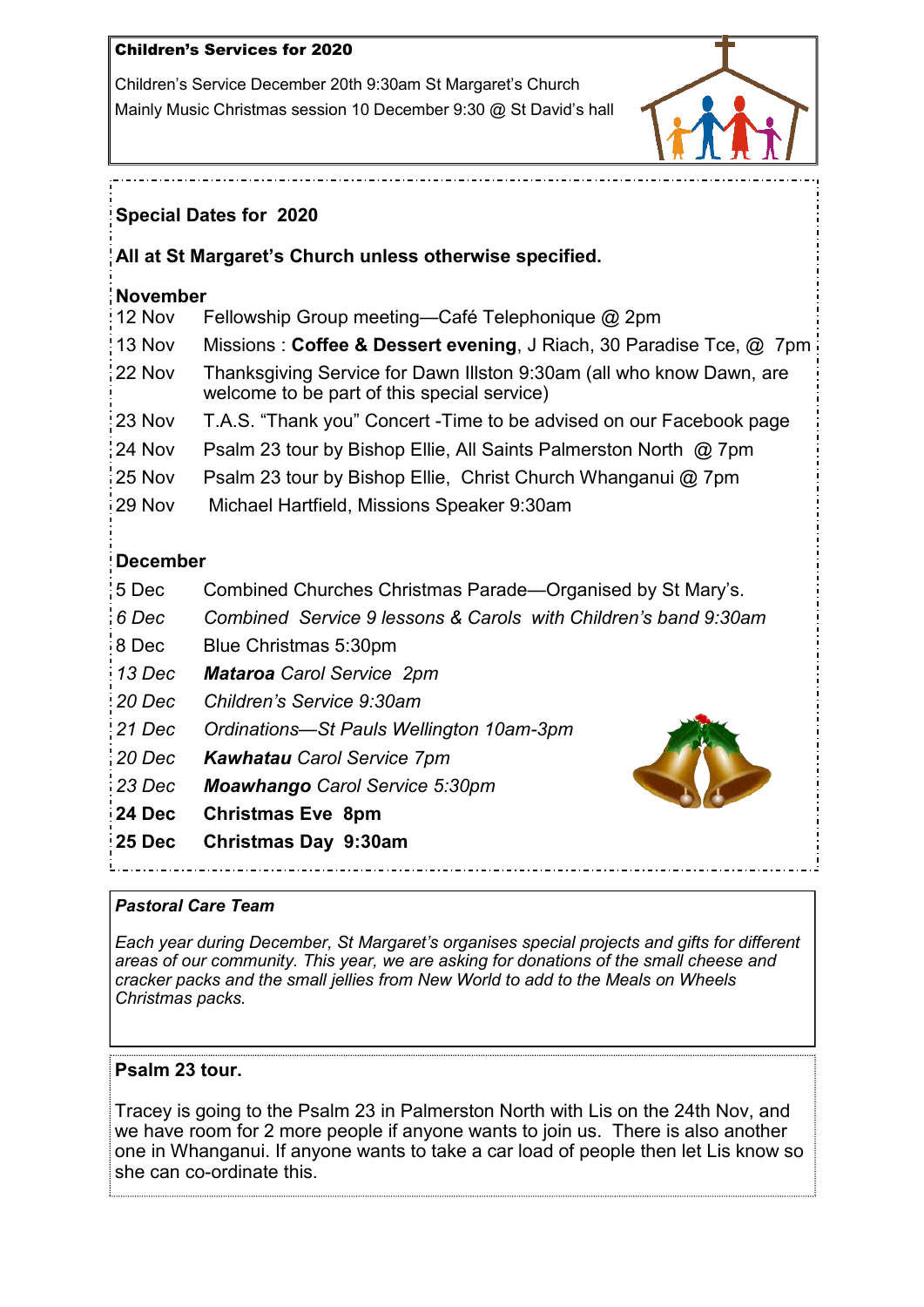#### **Stewardship St Margaret's Donations**

## **Cattle Scheme**

This involves "farming" cattle on your property. Further information can be gained from Mike Cottrell

Phone 3880035

### **Annual Donation**

This is a quarterly or half yearly or annual donation, that will be receipted.

Please contact Heather Gilbert for further information Ph. 3880762

### **Envelope Giving**

This involves putting your "weekly" church offertory money in an envelope that will be receipted annually…you will be supplied with the envelopes. These are tax deductible and a receipt will be issued on request.

Please contact Heather Gilbert for further information Ph. 3880762

## **On Line Banking**

With COVID—19, the current banking system, and the moving away from carrying cash, many prefer to make their weekly giving by internet banking.

If this is your preference, please put your name as "reference", allocation to missions, TAS (for TAS Breakfast ), donation, or leave blank if general giving and add your envelope number if you have one. This ensures you receive a tax receipt at the end of the year.

## **Bank Account number is 02-0760-0020047-00.**

Thank you for your continued support for our Parish and Missions groups.



## **Looking after our Church gardens at St Margaret's Church**

What a wonderful display of spring bulbs and blossoms we have had over the last few weeks. The gardens are much easier care now, thanks to the continued spraying programme Vicki and David have been doing over the last few months. We had some serious overgrowth of convolvulus and other hardy

weeds which are now getting under control. We are awaiting our delivery of mulch and once received, we will be putting out the call for helpers to spread this on the garden beds. This will be on a Saturday, date to be advised. So if you feel you can help out, contact Sheryl or David or leave a message on our Church phone and we will get back to you. Each working bee has been such a lot of fun and a good social time together.

Please let David or Sheryl know if you want to be included on the list for further working bees. We will need your phone number or email address to contact you in case of being rained off. If you find it easier to work on your own, in your own time, ask Sheryl or David what needs to be done. We will have updates on times and dates on our Facebook page. Just search for St Margaret's Taihape.

Thank you for those stealthy gardeners who give up some time in your day when you are able, to help keep the gardens neat and tidy.

 **Contact: Sheryl on 022 100 4607 or David on 021 022 26994**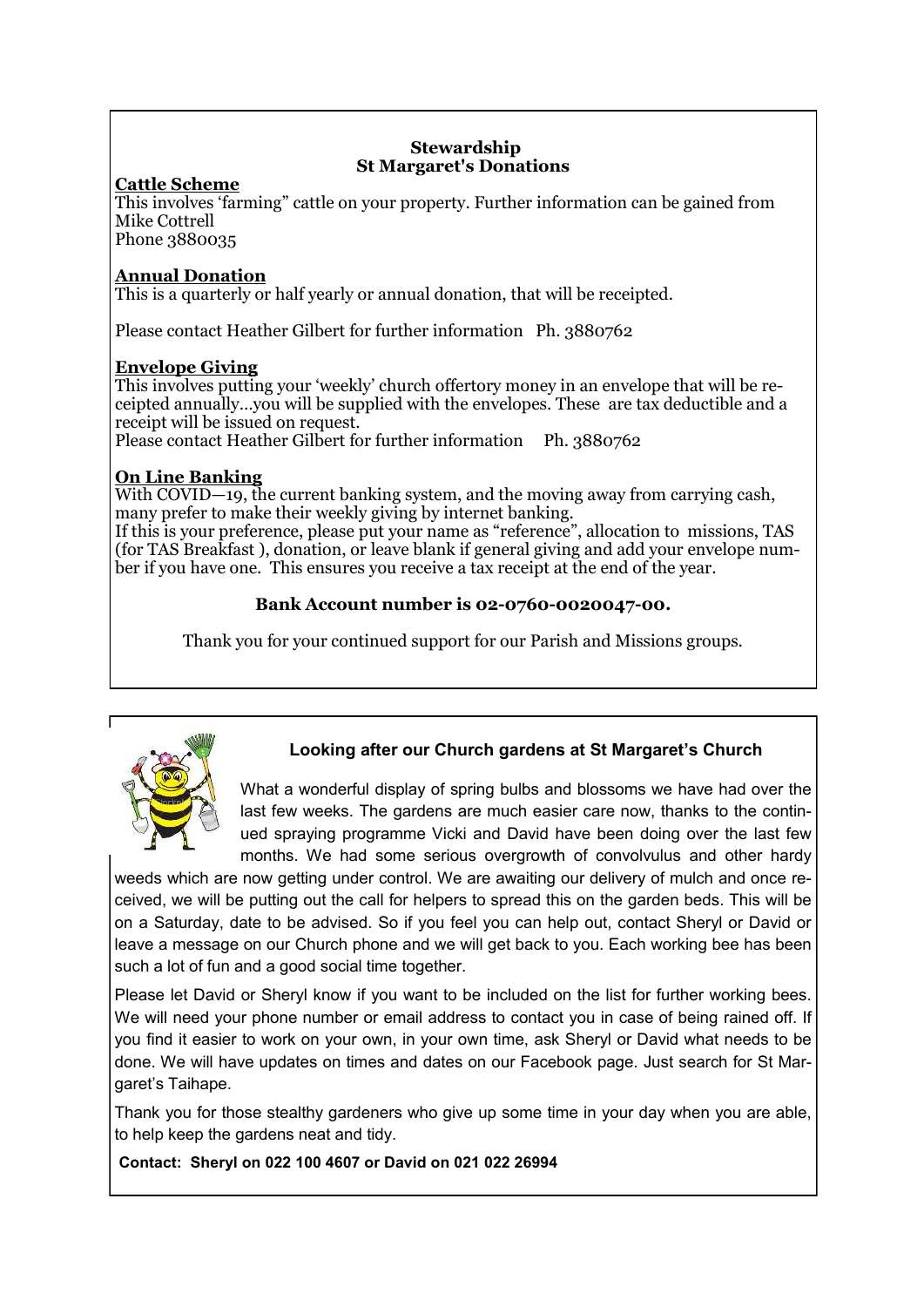# **Taihape Area School Breakfast Club**

Taihape Anglican Parish invites you to be part of this community support programme, This is a wonderful social occasion for them and often youngsters have a second breakfast with their friends and have some bonding time with their school mates.

We believe this is a great thing to be doing for our community and if you would like to donate excess fruit off your trees, (this can be dropped off at St Margaret's Church on Sunday morning or at reception at TAS school) or money for the wonderful organisers to get what they need, we have set up a way of getting this to them.

Some of our parishioners have opted to do a direct credit every month or just when they can afford it.

If you want to help and prefer to do so by internet bank our bank details are "Taihape Anglican Parish" **20-0760-0020047-00**. Please put your name and "TAS "as the reference and so that it is allocated to the correct account. We can even give tax receipts if you contact Lis with your details.

Many thanks for your generosity.

News from the Vestry team.

Since our last report, Vestry has been met twice. What a great group we have here. Our meetings always start and finish with prayer and include bible study and/or looking at our core competencies and how we do as a parish meeting these goals. This is always a great way to start as it focuses our thoughts on what we are trying to achieve as caretakers of our Parish.

In our last newsletter, you were informed of our requesting funding for securing and painting the hall roof as part of our hall refurbishment. I am so thrilled to inform you that JSB Dudding Trust have granted us funding to cover our quotes. Matt Hobbs Plumbing are using their abseiling skills to re-screw the roof, and Programmed Property Services will be doing the Painting. Because both parties will not be requiring scaffolding, the costs came within the scope of the grant. A huge thanks to JSB Dudding Trust for their on-going support, and a thank you for those who submitted quotes but were unsuccessful. We appreciate the time you spent preparing these for us.

Our Web Page is now up and running. Pete Smithies, our web master, did an amazing job in capturing the beauty of our church and the essence of what we are endeavouring to to in the community. Pete has excelled himself with the beautiful photography, video fly-over and 360 degree virtual tour of the Church. There are also links to our Annual Scholarship application for TAS School year 13 students and a short history of our church and parish people. Lots of information in there including all the important dates for the next two months.

 Please check out our web page—https://www.Anglicantaihape.org.nz./scholarship. It can also be accessed through our Facebook page.

Lis Riley, Administrator and Parish Buildings Manager.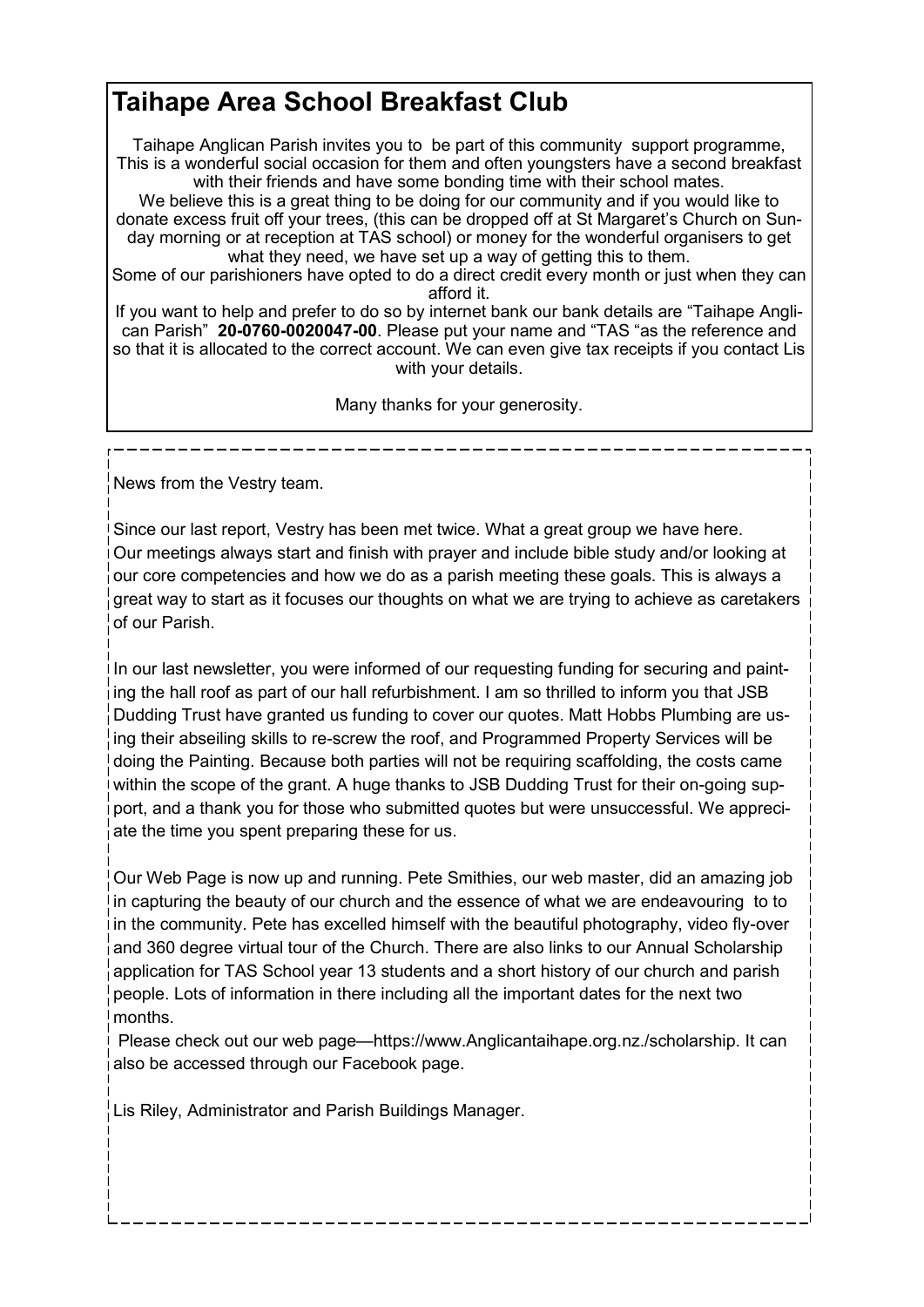## *Baptisms—None this period*

*Marriages*

*Bridget Susannah Batley to Michael James Auckett 17 August 2020*

# *Funerals*

*Graham Kenneth Hylton Died 1 September 2020*

*Warren James Plimmer Died 18 August 2020, Memorial Service 25 September 2020*

*Jackie Verheijde Died 27 September 2020*

*Our condolences and prayers go out to the families*

### **Fellowship Group**

On the 2nd Thursday of every second month, there is a fellowship meeting which is open to everyone, not just the ladies. So, if you are new to town and looking at a way of meeting new people, or been here for ever and looking for some great people to meet and have a coffee with, come along and join us.

Our September meeting was at the Café Telephonique, again a good turn out.

Our next meeting is on Thursday, 12 November at 2pm at Café Telephonique.

### **MISSIONS**

Missions has had a good fruitful few months, our total is now \$1502.90. Thanks to everyone's generous support, our target of \$1,600 is certainly not far away.

We have two occasions to look forward to this month, **The Coffee and Dessert Evening** on Friday 13th November at 7pm. Janet Riach is very kindly hosting this evening. Janet lives at 30 Paradise Terrace, 2nd house on the left.

Then on the last Sunday of the month, 29th November**, Michael Hartfield from Anglican Missions**, will be speaking at St Margaret's 9:30am service.

We are having a small **raffle** this month, just to raise a few more dollars for missions. Michael Hartfield will draw the lucky number on the 29th. I hope you will be able to attend and support these occasions. Once again, a big thank you.

Margaret Benson Mission Motivator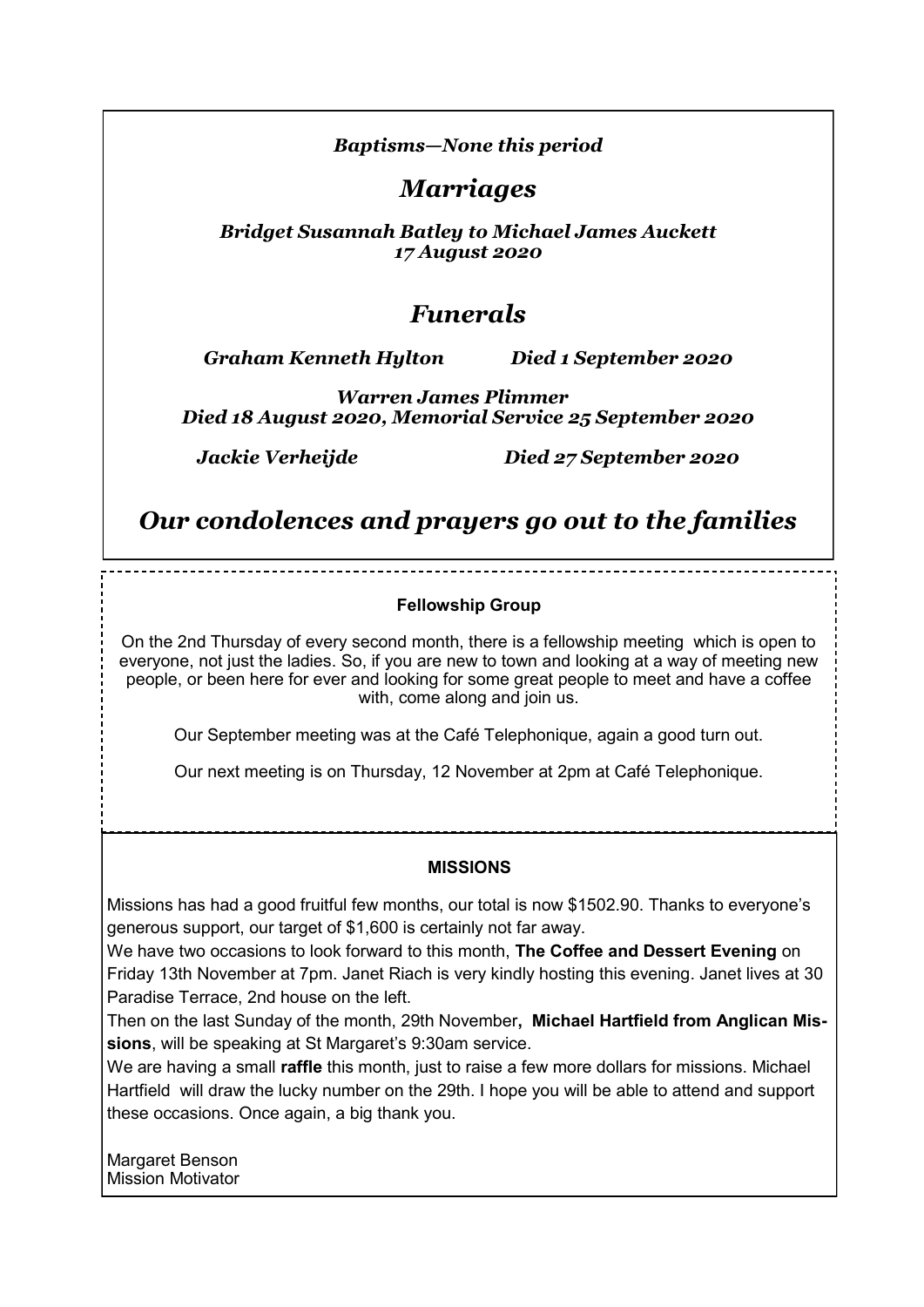## DUKKAH Recipe from Alison Bruce-Duncan

Alison grows walnuts, almonds, and hazel nuts on the banks of the Moawhango river on the river flats. All nuts need to be picked up off the ground and air dried before cracking. My autistic brother Andrew cracks all my nuts over his Christmas holiday with me. This year there are 5 big bags of nuts awaiting him. He just loves doing this as it is in his own time frame. When they are cracked, we store them in airtight containers on the freezer.

DUKKAH ( Arabic word "to pound")

Walnuts, hazels, almond nuts, sunflower, sesame, coriander seeds, cumin, paprika and salt. Nuts do not need to be de-husked.

3/4 cup of walnuts or hazel mix,

1/2 cup almond and hazels,

1 tsp ground cumin

I tsp ground coriander

2 tbsp. sunflower seeds

1 tsp salt

Some black ground pepper.

Roast nuts hot oven for 5 mins. Roast seeds for 3 mins Put all in a blender and chop but not to powder. Mix and store in airtight jars in a dark place.

Sprinkle over salads and dips. Great with bread dipped in olive oil or garlic oil then dipped in DUKKAH bowl.

Nuts fall late March with hazels then walnuts and almonds even as late as June/ July/ August. The harder shells like hazels and almonds can sit on the ground in the mud and wet grass and not be detrimental to the inside nut. Walnuts need to be picked up before getting too damp. All need air drying, best is sun on concrete without rodent attacks, then store where they cannot sweat, and stay dry. Once nuts are cracked, store in cool, dry, dark, airtight containers. I freeze nuts in sealed plastic bags or containers. I use nuts in all baking whether whole or ground down to flour. I want to extract oils, but that requires a press. Walnuts are most susceptible to birds and rodents. There are always nuts left on the ground as I run out of energy and enthusiasm and storage options.

If anyone wants to come and pick up nuts for themselves in season, just contact me.

Alison Bruce-Duncan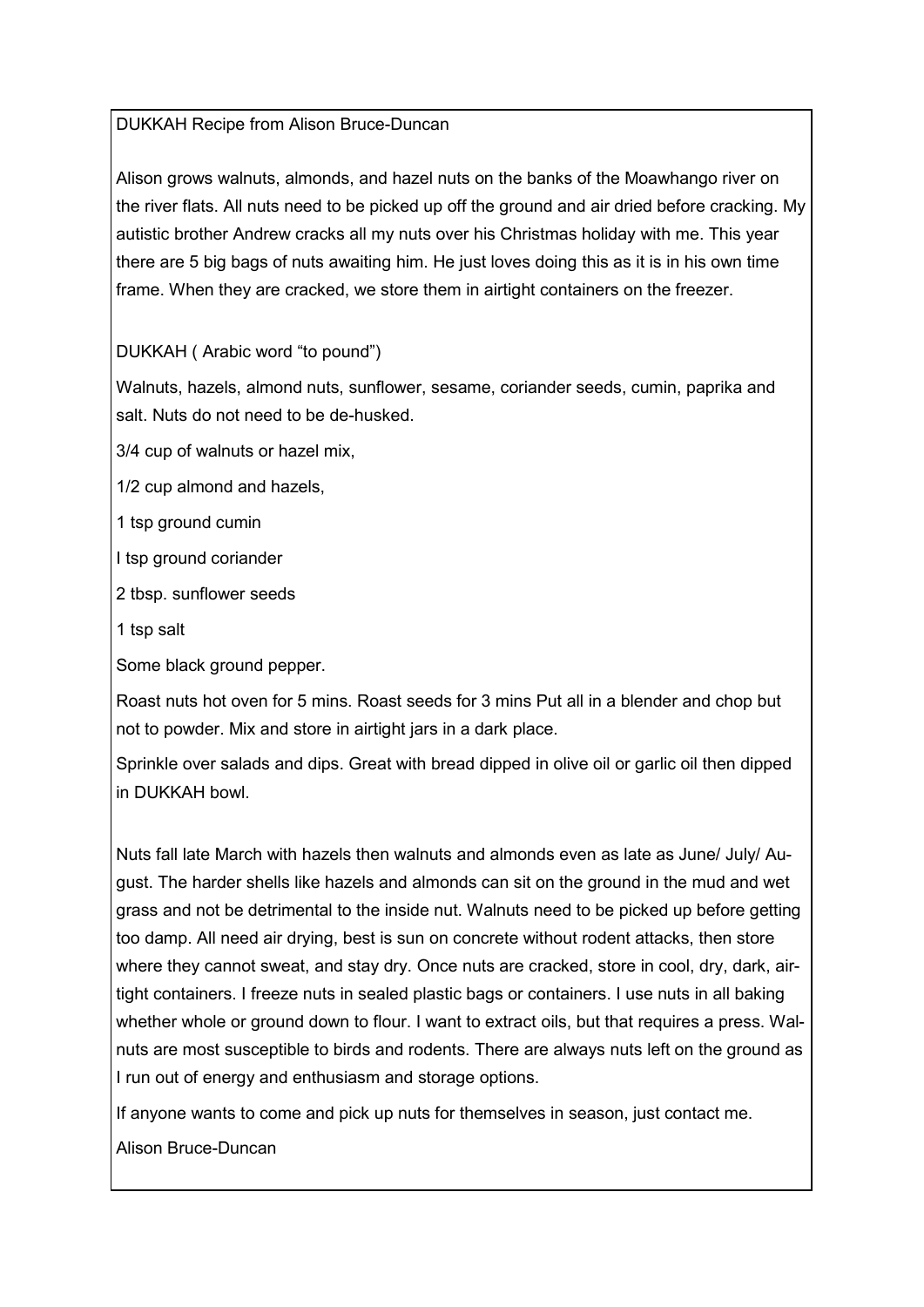**Our Diocese in encouraging us all to connect with friends and neighbours either Christian or Non-Christian and share time together. Reaching out into our community.**

#### **Below are suggestions from the diocese which Tracey has been encouraging us to do for several weeks through our church services and teams.**

#### **Although some of the dates are in the past, take any suggestion and see if it works for you from now on.**

**This is copied from the movement on line web page.**

## *MANAAKI TATOU*

#### **Our call to connect with each other From September through to Advent**

Yet being apart from each other through the cancelation of festival events and on-going restrictions So from now until Advent, our bishops have called us to invest in prayerful hospitality, as a way of ministering God's gift of love to us all and to those around us.

Do you remember how in lockdown, life became a lot simpler? The birdsong increased, the air became clearer, the hum of the world dimmed. And we experienced the gift of becoming closer with family, enriching our bonds of friendship with our neighbours.

Let's discern how God would have us move, and bless the work of hospitality in prayer as we connect with our friends and neighbours over shared meals in the coming months. We suggest alternating one week with people you know well (e.g. church family, old friends), and the next week with people you are getting to know better (e.g. colleagues, neighbours, new friends).

#### **Suggestions**

Meals don't have to be hard, or even full dinners, or even at dinner time! Here are some suggestions:

- Fish and chips on the nearest beach, river or park
- $\bullet$
- Baking a batch of muffins and heading to the playground with another family
- $\bullet$
- Have waffles on a Sunday morning and share in a live-stream church service together (Waffles and Worship).
- $\bullet$
- Hold a Mexican feast and cook a huge vat of chilli and nachos.

#### **Stay safe**

It's important we are careful and keep each other safe. That means that in Level 1:

- If you're feeling in any way unwell, or anyone in your house is unwell, please stay home and make another time.
- $\bullet$

 $\bullet$ 

- Make sure you and all your visitors wash their hands thoroughly.
- If you or guests have taken public transport, wear a mask whilst travelling.
- $\bullet$
- Keep a record of who you are with, where and when.
- $\bullet$
- If we are in Level 2, please also observe physical distancing of 1 metre. Manaaki Tātou will not proceed if we move into Level 3 or above.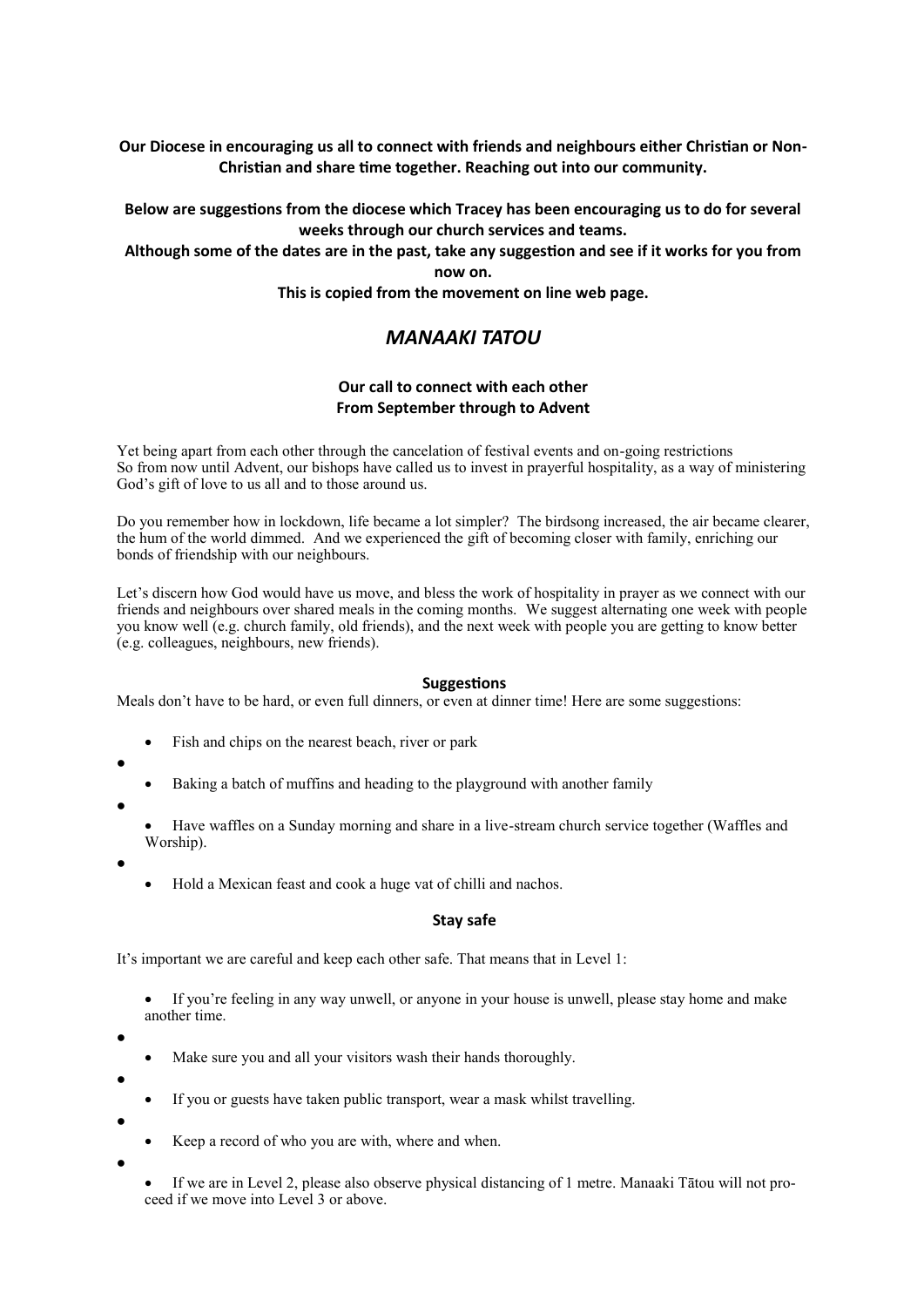# Creation Month



1st Sunday - Forest Land Sunday - Children's Service









Wilderness Sunday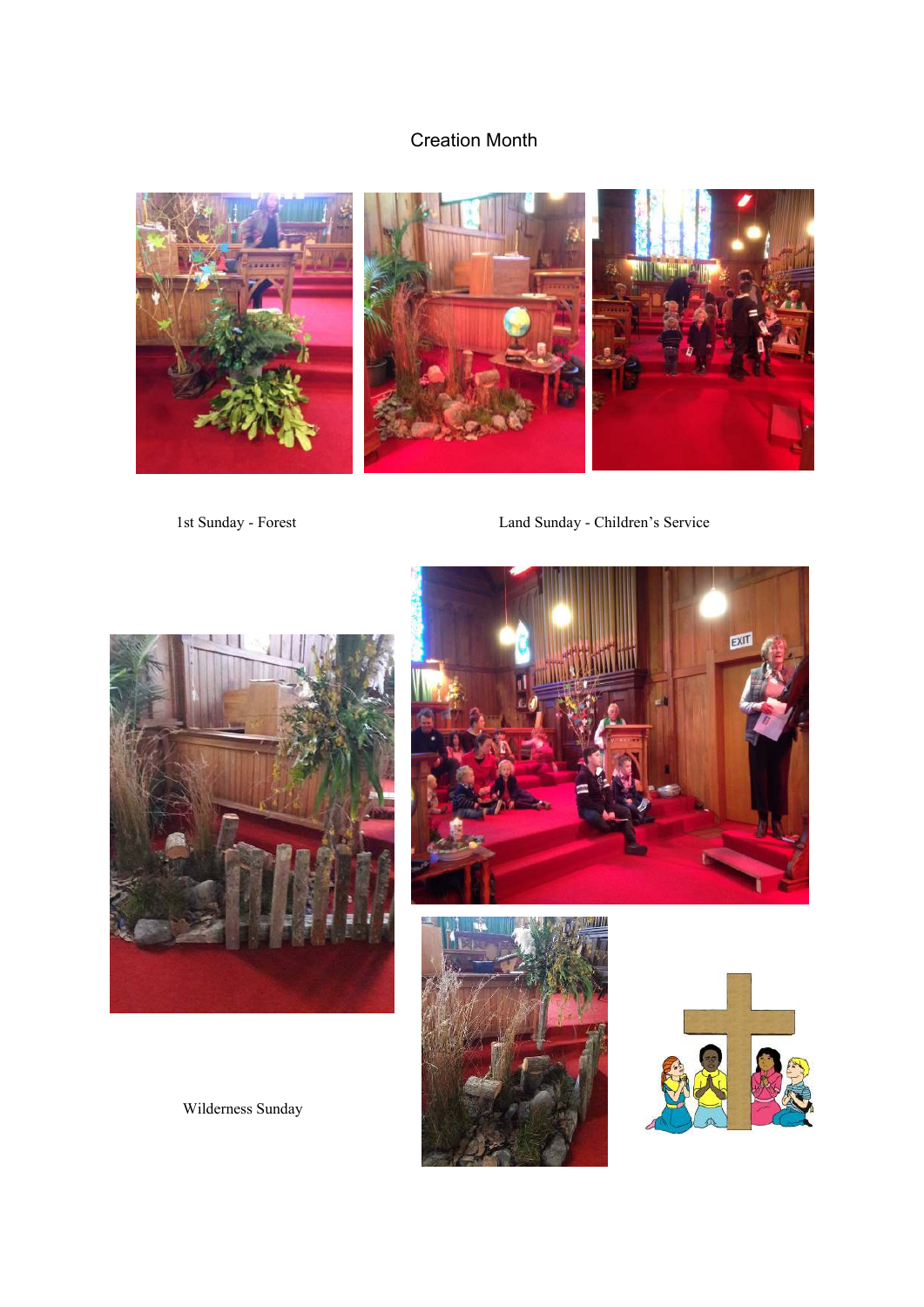

Fellowship Meeting at Café Telephonique Sept 2020



Taihape's contribution to the Cathedral decorations for the Ordinations at St Pauls Wellington on Saturday 21st November 2020 Designed and executed by F Hodgson & H Gilbert





Winiata Marae with Bishop Wai, one of 4 Baptisms in the first service—to be held monthly.



Bishop Wai blessing the Korowai with Trish Cross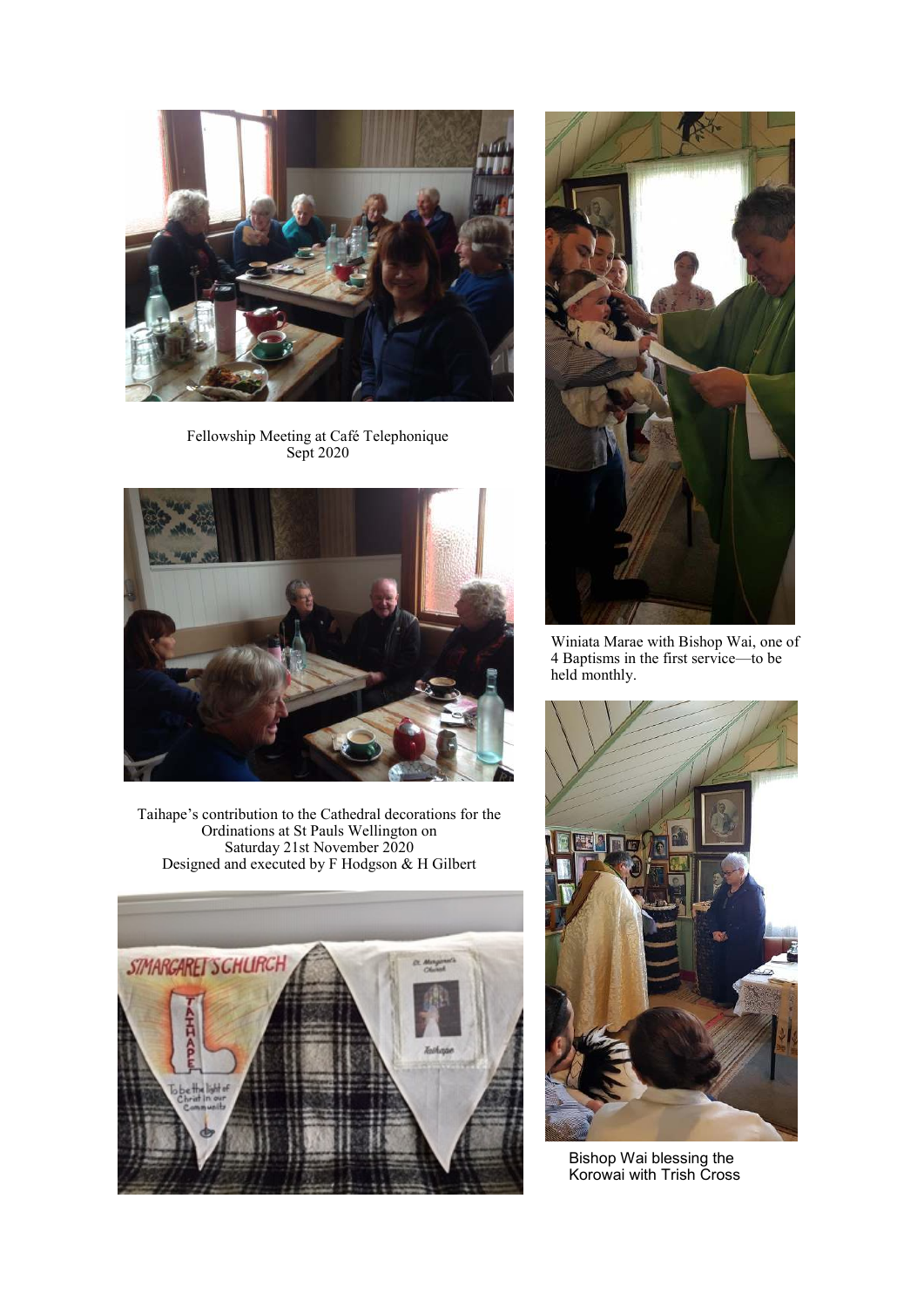**As the spread of COVID 19 is again resulting in lockdowns and high infection and death rates world—wide: Let us …….**

#### **Pray for people who are infected with COVID-19 or facing quarantine.**

*Jesus, during Your ministry on Earth You showed Your power and caring by healing people of all ages and stations of life from physical, mental, and spiritual ailments. Be present now to people who need Your loving touch because of COVID-19. May they feel Your power of healing through the care of doctors and nurses.*

*Take away the fear, anxiety, and feelings of isolation from people receiving treatment or under quarantine. Give them a sense of purpose in pursuing health and protecting others from exposure to the disease. Protect their families and friends and bring peace to all who love them.*

Do not be anxious about anything, but in every situation, by prayer and petition, with thanksgiving, present your requests to God. *—Philippians 4:6 (NIV)*

#### **Pray for the new coronavirus to stop spreading.**

*Almighty God, we know that everything is in Your sovereign control. We ask that You keep this new coronavirus from continuing to spread. Give government officials the ability to safely handle people arriving from other countries. Help people decide to stay home instead of traveling or going out needlessly. Holy Spirit, remind people to [wash their hands properly.](https://www.worldvision.org/clean-water-news-stories/how-to-wash-your-hands) And while it may be heartbreaking, comfort families as they decide to keep their distance from elderly or other high-risk family members.*

God is our refuge and strength, an ever-present help in trouble. Therefore, we will not fear, though the earth give way and the mountains fall into the heart of the sea … *—Psalm 46:1-2 (NIV)*

#### **Pray for protection for people at higher risk of developing the disease.**

*Dear Lord, we lift to You our concern for people who are more likely than others to become severely ill from COVID-19 — the elderly and people with chronic health conditions. Protect them from harm and be their comfort in this time of uncertainty and, for many, preventive isolation from loved ones.*

Cast all your anxiety on him because he cares for you. *—1 Peter 5:7 (NIV)*

#### **Pray for medical professionals, caregivers, and researchers.**

*God, as more people get sick, healthcare workers and first responders are working longer hours with fewer supplies and with more risk of contracting the new coronavirus themselves. Renew their energy and sustain them on long shifts. Bring Your protection upon them as they work with patients. Multiply their supplies so they have the protective items needed to stay safe on the job.*

*Inspire and invigorate the research doctors developing better tests to diagnose the virus, create vaccines to prevent it, and identify protocols to eliminate the disease's spread.*

Even though I walk through the darkest valley, I will fear no evil, for you are with me; your rod and your staff, they comfort me. *—Psalm 23:4 (NIV)*

#### **Pray for leaders responsible for making decisions about the new coronavirus.**

*Father, we seek Your wisdom daily. Be with people making decisions that affect the lives and futures of our families, communities, countries, and the wider world. We pray that they communicate clearly, truthfully, and calmly — with each other and with the public — and that their messages are received and heeded. May truth and empathy be the touchstones of people setting policies for our protection.*

He has delivered us from such a deadly peril, and he will deliver us again. On him we have set our hope that he will continue to deliver us, as you help us by your prayers …*—2 Corinthians 1:10-11 (NIV)*

*Taken from the World Vision Prayers*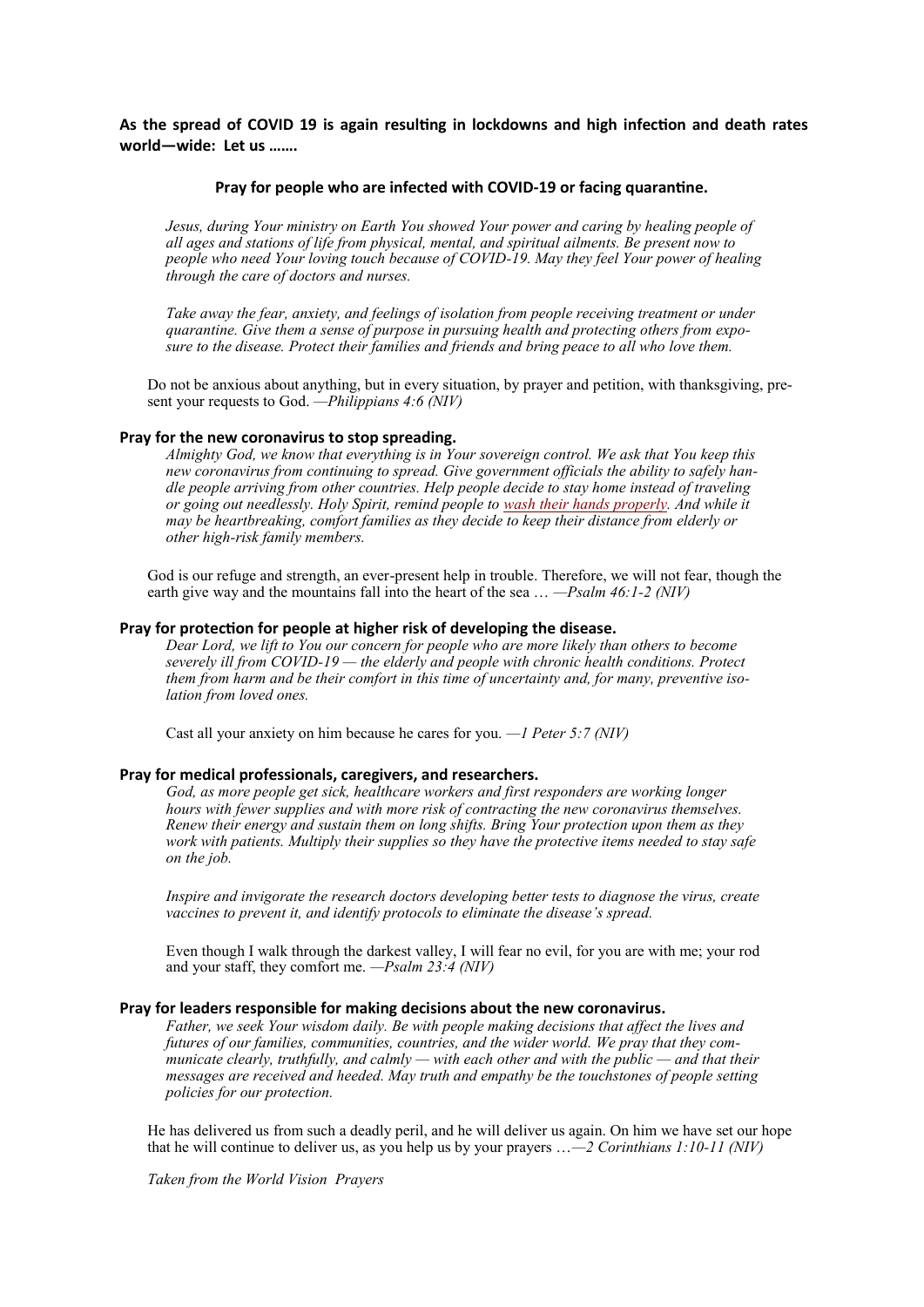## *Do you want to volunteer or give some time to help our Church community?*

# *We really need your help*

*We have the following volunteer vacancies*

#### *Church cleaner—every 12th week.*

*(we have recently lost two of our valuable cleaners and these positions need to be replaced ASAP to help lift the ranks)*

#### *Hall Custodian*

*to clean and look after the hall .*

*( This is not an arduous job as the hall currently has little usage, but must be clean and tidy for anyone that wants to use the hall. The people you would be replacing have recently left the district. There is always at least one other helper if it is a function)*

#### *Administrator assistant.*

*Ideal for someone wanting to get back into the workforce and looking for a way to update their skills.*

#### **Gardeners**

If you enjoy pottering about with a little weeding, pruning or helping with our gardening bees, then this is for you.

*For more information, please contact Lis on 021 1085 380*

*Volunteer vacancies for church officers. (These positions are nominated and Vestry can co-opt)* 

#### *Treasurer Synod Rep Vestry members.*

*Email Lis at angtaihape@xtra.co.nz for more information.*

Do you like our newsletter?

If you would like to receive a hard copy, please consider helping towards the cost of printing and mailing. Those who have an email address on file will receive their copy this way but there are spare hard copies at the back of the church also. If you prefer this way, and currently get a hard copy, please send us your preferred email address at angtaihape@xtra.co.nz with your contact details to be put on our mailing list.

We love letting you know what is happening in our parish and feel it is important to keep you informed on what is happening in our church community, however we are always conscious of cost and how we cover the expense of producing and mailing of this, particularly as stamp costs have risen again.